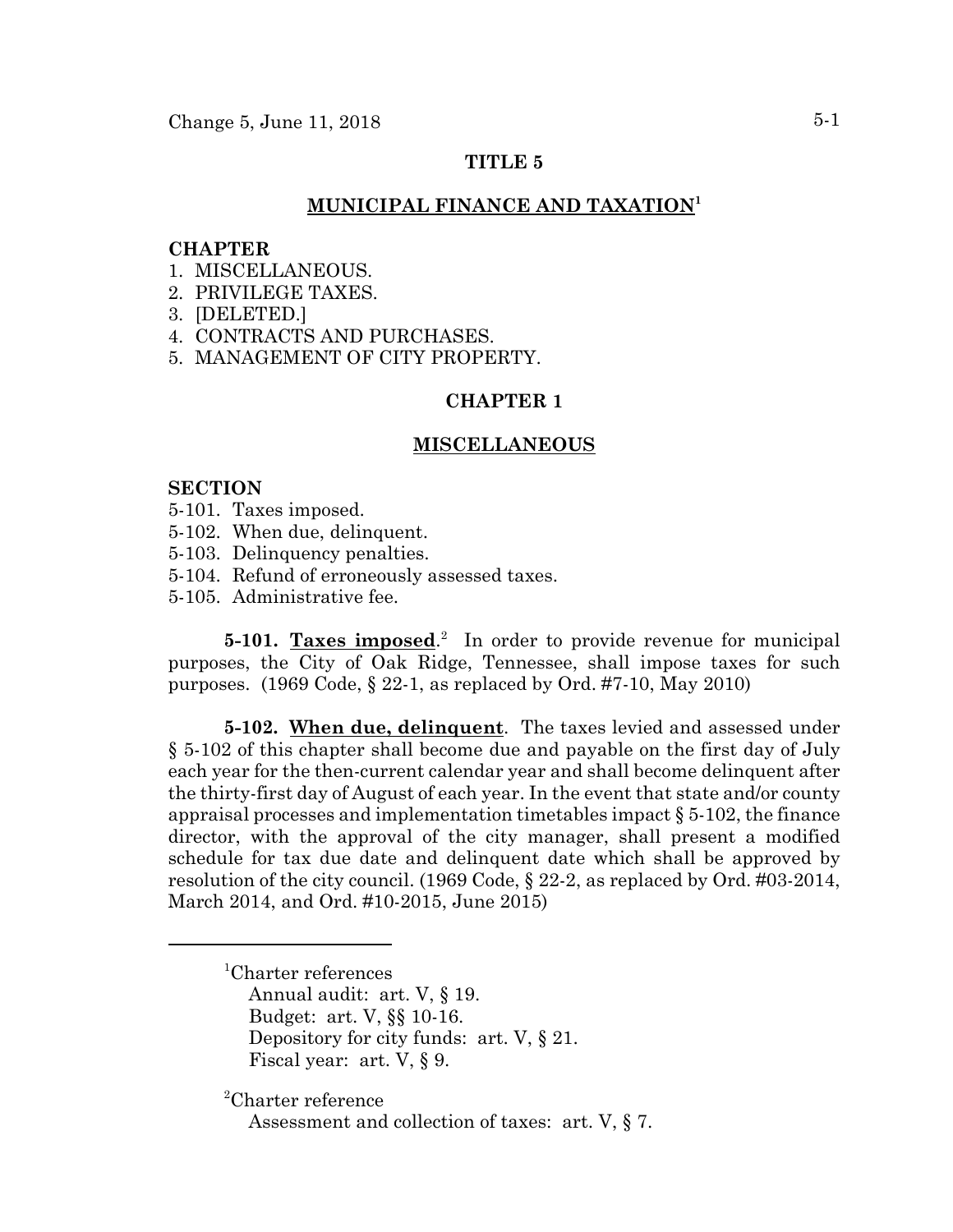**5-103. Delinquency penalties**. If such taxes are not paid on or before the date fixed for delinquency thereof, then a penalty of one and one-half percent  $(1 1/2%)$  per month thereon shall accrue.  $(1969 \text{ Code}, \S 22-3)$ , as replaced by Ord. #7-10, May 2010)

**5-104. Refund of erroneously assessed taxes**. The city manager is hereby authorized and empowered to adjust and refund all erroneously, wrongfully, or illegally assessed and paid city taxes, provided any claim for such refund shall be supported by proper proof submitted within three (3) years from the date of payment, otherwise the taxpayer shall not be entitled to refund and said claim shall forever be barred. This section pertains only to erroneously, wrongfully, or illegally assessed taxes and is not intended to and shall not authorized review, adjustment, or refund based on the amount of any tax assessment. (1969 Code, § 22-4)

**5-105. Administrative fee.** When delinquent taxes are eligible for collection in a delinquent tax sale pursuant to Tennessee Code Annotated, § 67-5-2401 et seq., a five percent (5%) administrative fee will be added to the base tax amount to offset the cost of compiling and processing the delinquent tax. (as added by Ord. #10-2017, Aug. 2017)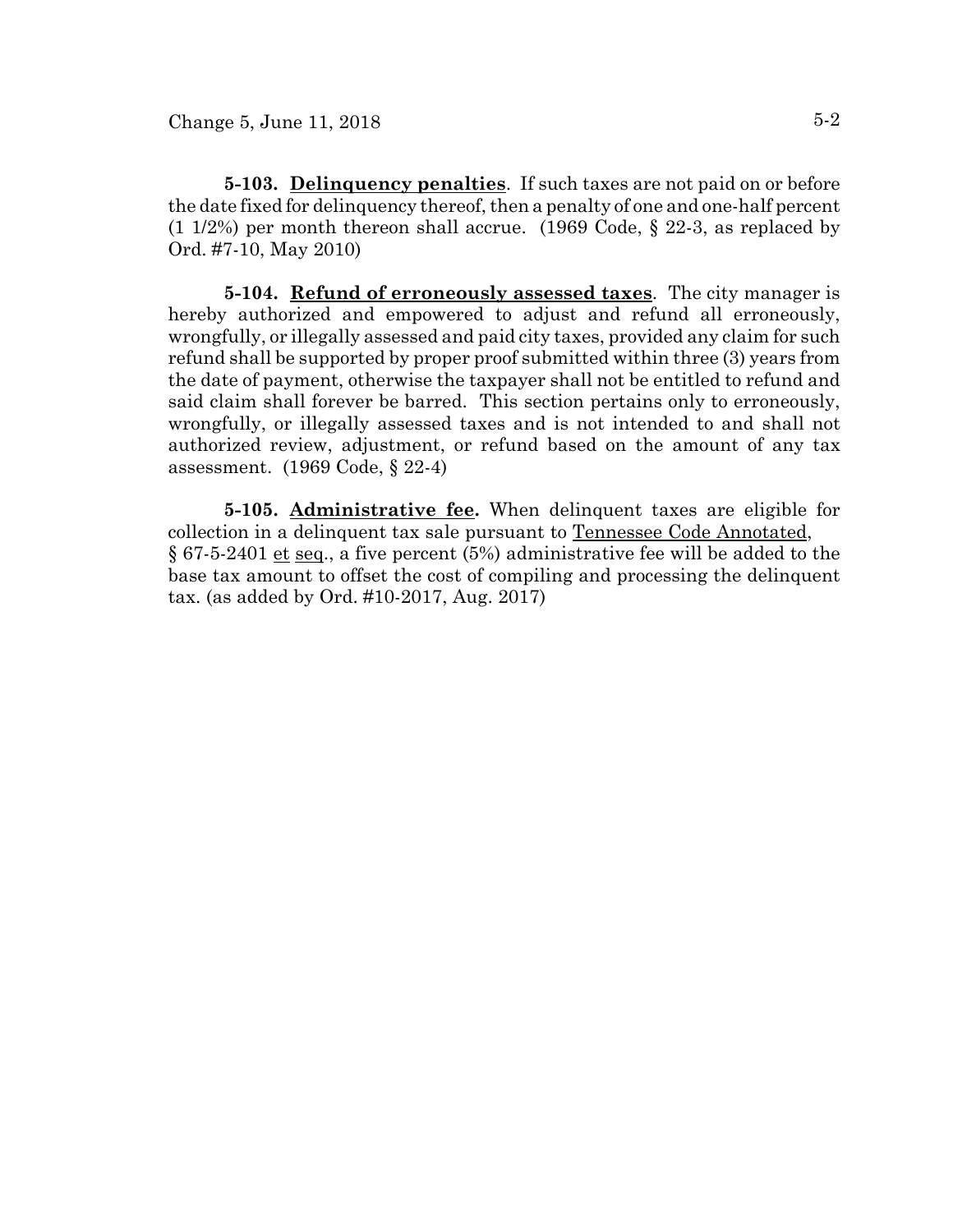## **PRIVILEGE TAXES**

### **SECTION**

- 5-201. Adoption of state law privilege taxes; imposition.
- 5-202. Failure to pay.

5-203. Exemptions.

5-204. Payment does not authorize unlawful business.

### **5-201. Adoption of state law privilege taxes; imposition**.

(1) Privilege taxes. In order to provide revenue for municipal purposes, the city hereby adopts by reference the provisions of parts 2, 3, 5, 6, 7, and 14 of chapter 4 of title 67, Tennessee Code Annotated, as the same may be amended, which title provides for the levying of privilege taxes upon occupations, businesses and business transactions declared therein to be privileges and declared therein to be taxable, and the city shall impose the privilege taxes, in an amount equal to the maximum permitted by state law, which are authorized to such title.

(2) Collection. The privilege taxes are imposed and are to be collected in the same manner set forth in chapter 4 of title 67, Tennessee Code Annotated, as the same may be amended.

(3) Disposition of funds. All taxes, interest payments, penalties and money collected hereunder shall be deposited into the general fund of the City of Oak Ridge, Tennessee. (Ord. #21-98, Oct. 1998)

**5-202. Failure to pay**. It shall be unlawful for any person to exercise any of the privileges declared and defined in the chapters referred to in § 5-201 without having paid the privilege tax therein levied and anyone exercising any of such privileges without first paying the tax or without complying therewith shall be punished by a fine of not less than five dollars (\$5.00) for each day such privilege is exercised without a license, which fine shall be in addition to any other penalty imposed by such chapters. (1969 Code, § 22-29)

**5-203. Exemptions**. The engaging in the vocations, occupations or businesses defined in the chapters referred to in § 5-201 by religious, charitable, scientific or educational organizations or institutions, their members and officers, exclusively for carrying out one or more of the purposes for which the organization or institution exists shall not be subject to the privilege taxes provided for therein. (1969 Code, § 22-30)

**5-204. Payment does not authorize unlawful business**. Payment of any privilege tax levied pursuant to this chapter shall not be deemed to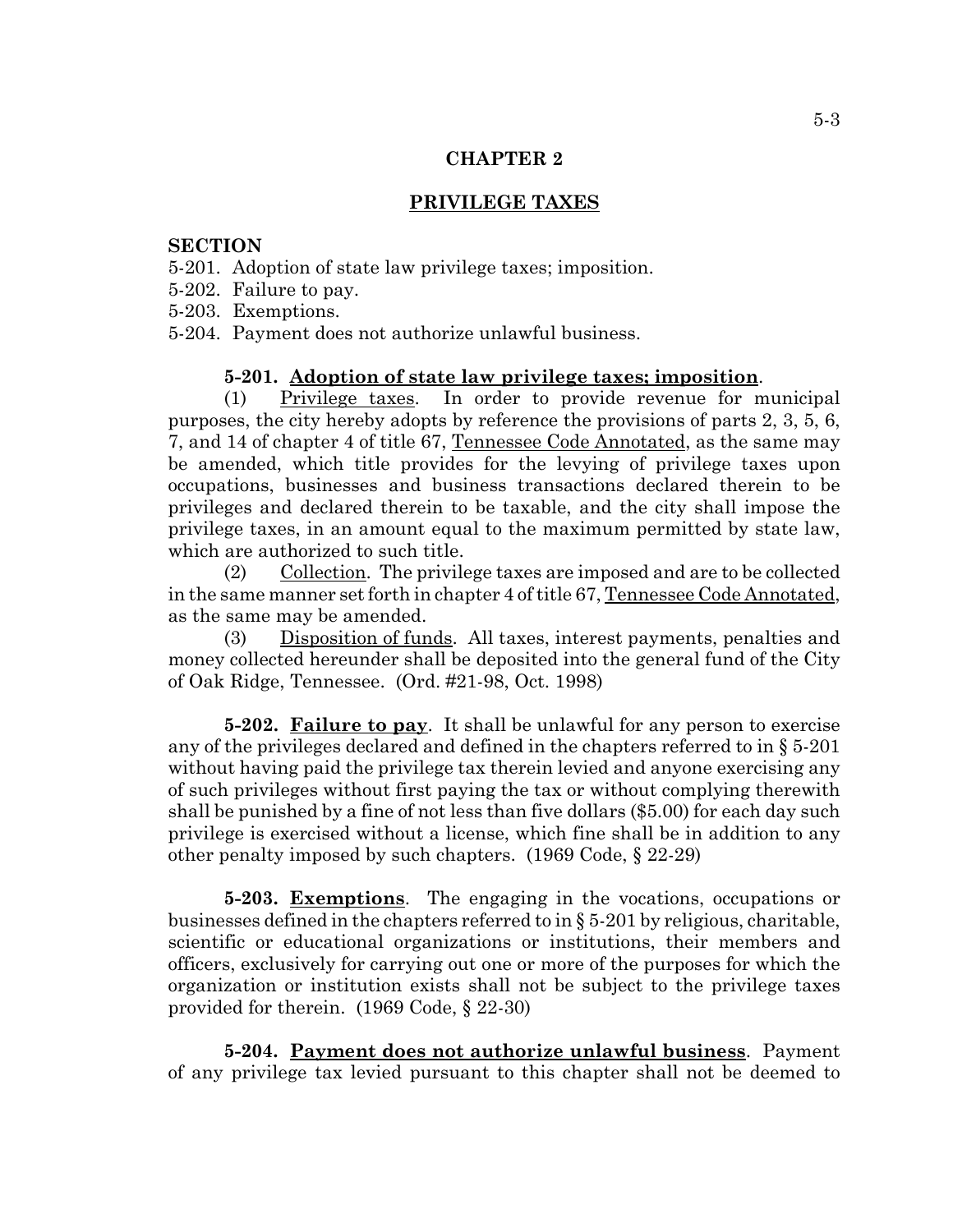license or authorize any character of business that is now or hereafter becomes unlawful. (1969 Code, § 22-31)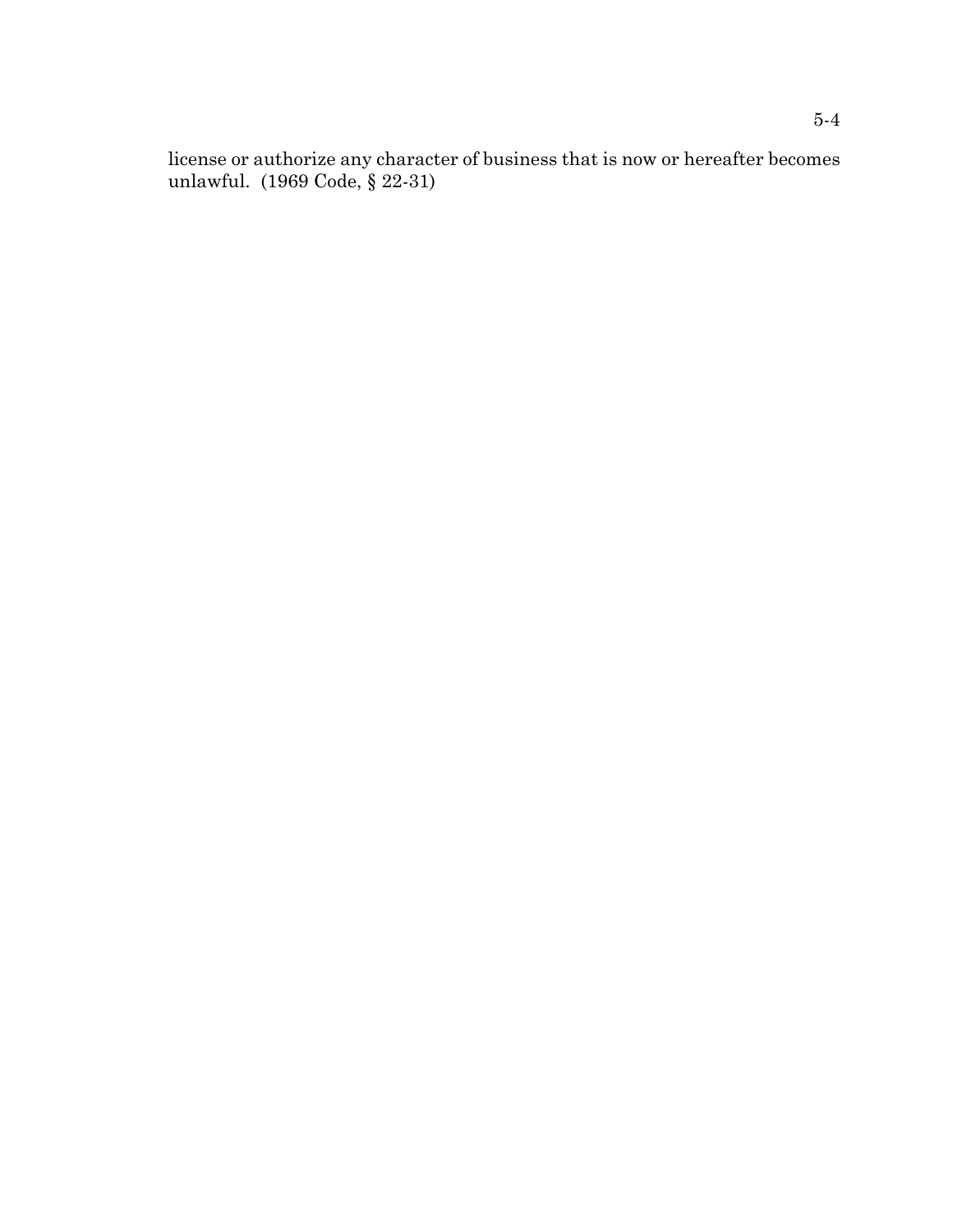# **[DELETED] 1**

This chapter was deleted by Ord. #2-06, Feb. 2006.

<sup>1</sup> 1969 Code, §§ 22-11 through 22-17 were deleted by Ord. #2-06, Feb. 2006.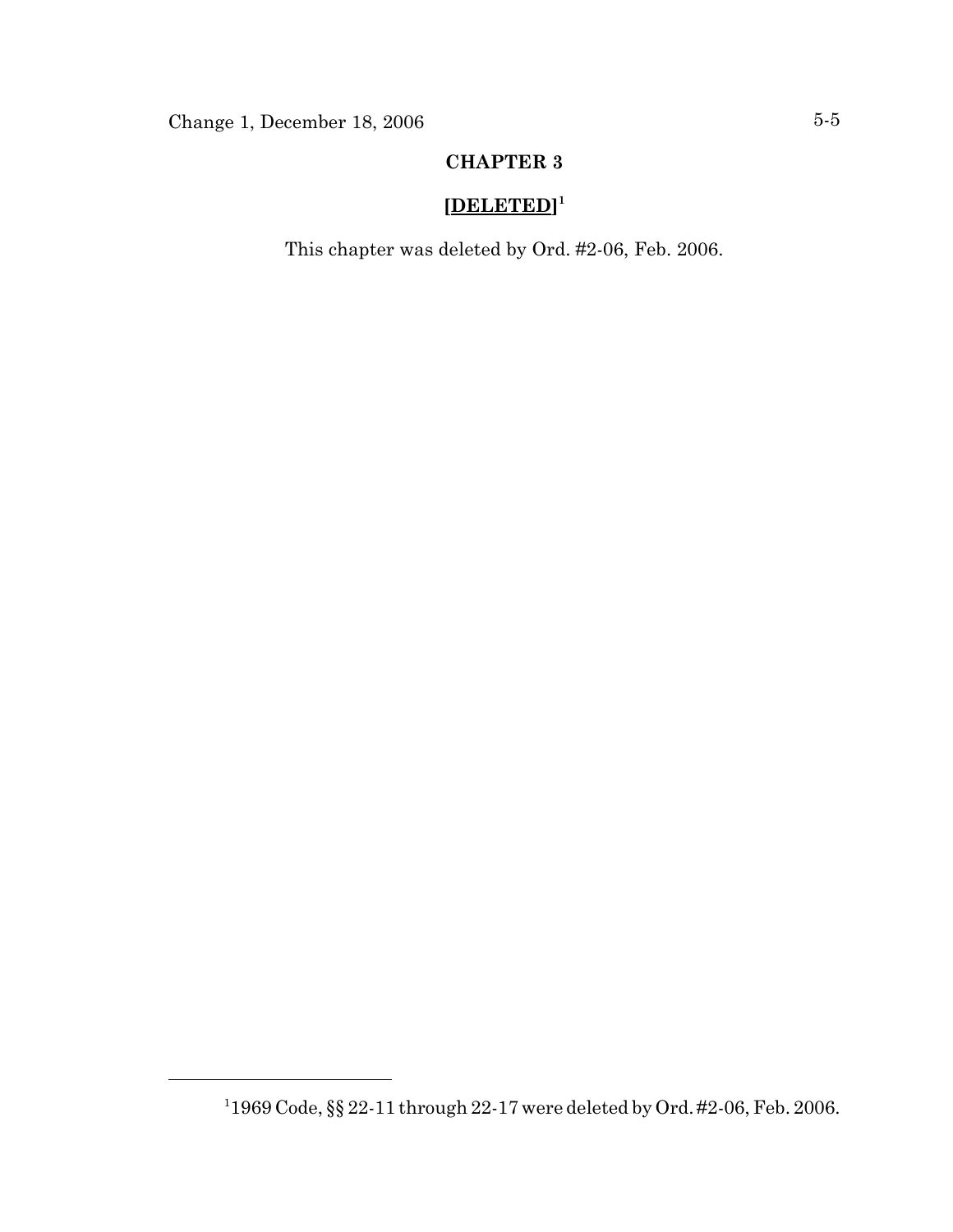# **CONTRACTS AND PURCHASES**

## **SECTION**

- 5-401. Manager designated as purchasing officer.
- 5-402. Supplies, equipment, etc., to be acquired by purchasing officer; exception.
- 5-403. General procedure.
- 5-404. Emergency purchases.
- 5-405. When formal sealed bids and approval by resolution required.
- 5-406. When written contract required.
- 5-407. Notice inviting bids.
- 5-408. Soliciting bids from persons on bidder's list.
- 5-409. Bid deposits.
- 5-410. Bids for purchases \$25,000.00 and under.
- 5-411. Submission, identification, opening and tabulation of bids.
- 5-412. Rejection of bids.
- 5-413. Bids not to be accepted from persons in default on payments due city.
- 5-414. Considerations in determining lowest responsible bidder.
- 5-415. Statement when award not given to low bidder.
- 5-416. Award in case of tie bids.
- 5-417. Performance bond.
- 5-418. Waiver of bid requirements.
- 5-419. Record of bids.
- 5-420. Minimum wage stipulations for certain contracts--investigation to determine violations.
- 5-421. Minimum wage stipulations--list of violators; effect of violation.
- 5-422. Antidiscrimination provision--in lease or contract for use of city property.
- 5-423. Antidiscrimination provison--in contracts for work or services.
- 5-424. Division of purchases or contracts to avoid requirements of chapter.
- 5-425. Officers and employees not to have financial interest.

**5-401. Manager designated as purchasing officer**. 1 The city manager is hereby designated as the purchasing officer of the city. (1969 Code, § 2-18)

**5-402. Supplies, equipment, etc., to be acquired by purchasing officer; exception**. All supplies, materials, equipment and services of any nature whatsoever shall be acquired by the purchasing officer or the purchasing

<sup>1</sup> Charter references

City manager responsible for purchasing: art. V, § 17. Purchases by superintendent of schools: art. VI, § 15.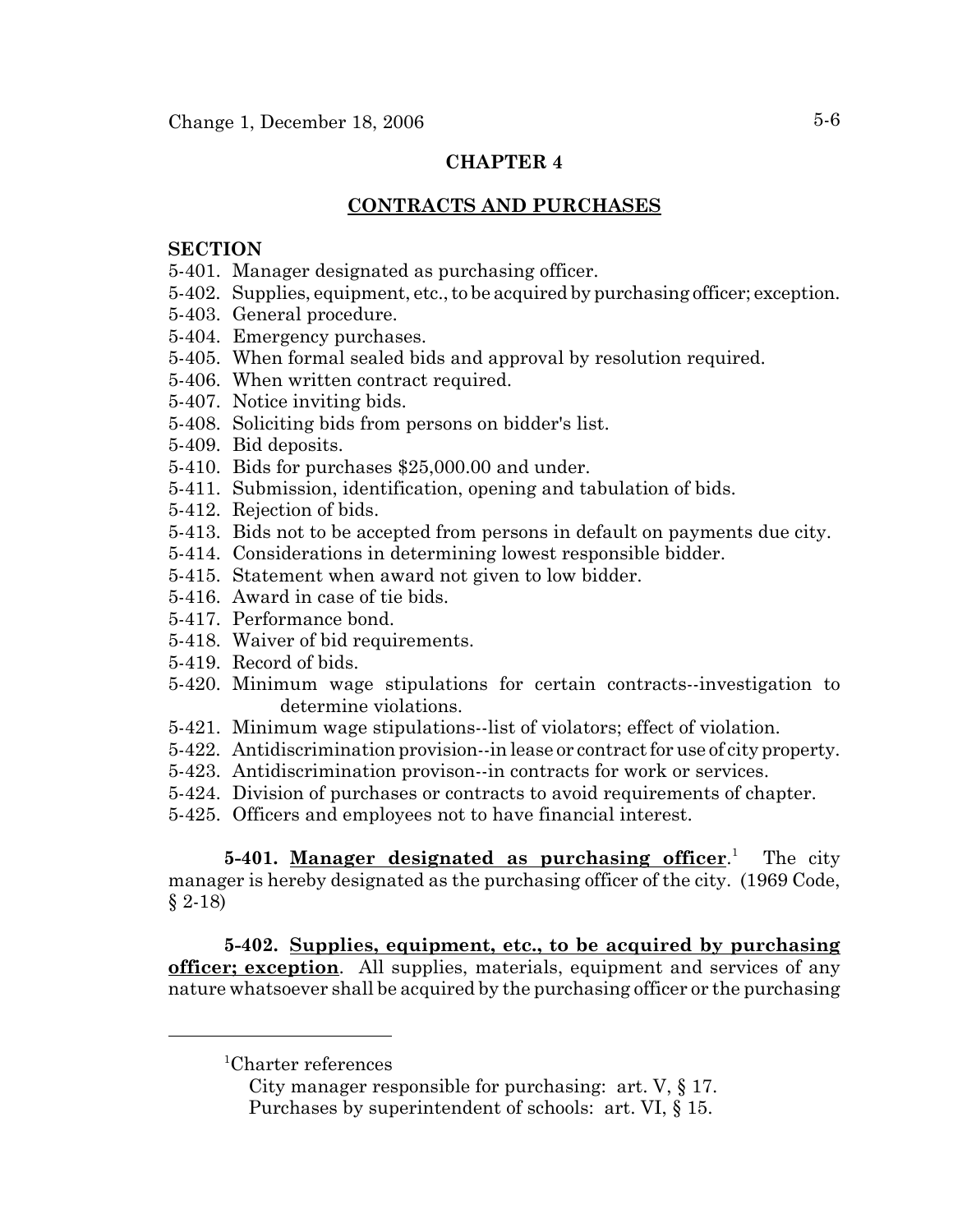officer's authorized representative, except as otherwise provided in this chapter. (1969 Code, § 2-19)

**5-403. General procedure**. Competitive bids on all supplies, materials, equipment, and services, except those specified elsewhere in this chapter, and contracts for public improvements shall be obtained, whenever practicable, and the purchase or contract awarded to the lowest responsible bidder, provided that any or all bids may be rejected as prescribed in this chapter. (1969 Code, § 2-20)

**5-404. Emergency purchases**. (1) Notwithstanding any other provision of this section, emergency purchases shall not require competitive bidding or prior approval of city council. When an emergency purchase amounts to more than twenty-five thousand dollars (\$25,000.00), a full report of the emergency purchase shall be filed by the city manager with city council at the next council meeting to inform city council of the emergency purchase.

(2) "Emergency purchase" means a purchase made in response to unforeseen circumstances beyond the control of the city which presents a real, immediate and material threat to the public interests or property of the city. (Ord. #23-99, Oct. 1999, as amended by Ord. #11-07, May 2007)

**5-405. When formal sealed bids and approval by resolution required**. Public advertisement and formal sealed bids shall be obtained for all materials, equipment, and supplies which are purchased by the city and for all services and public improvements, except such services as are provided for elsewhere in this chapter, which involve an expenditure of more than twenty-five thousand dollars (\$25,000.00), and the obtaining of such material, equipment, supplies or services shall be obtained by resolution of city council (Ord. #23-99, Oct. 1999, as replaced by Ord. #13-06, Aug. 2006, and Ord. #11-07, May 2007, and amended by Ord. #14-07, July 2007, and replaced by Ord. #16-07, Aug. 2007)

**5-406. When written contract required**. (1) Except as otherwise provided by this section, and except the services of salaried employees of the city, and services of a professional person or firm, including attorneys, accountants, physicians, architects and consultants required by the city, whose fee is five thousand dollars (\$5,000.00) or more, shall be evidenced by a written contract signed by the person or firm rendering the service and by:

(a) The city manager if the contract is twenty-five thousand dollars (\$25,000.00) or less.

(b) The mayor, after authorization by the city council, if the contract is more than twenty-five thousand dollars (\$25,000.00), provided, however, that city council, in its discretion, may contract for such services by the adoption of a written resolution defining the services to be rendered.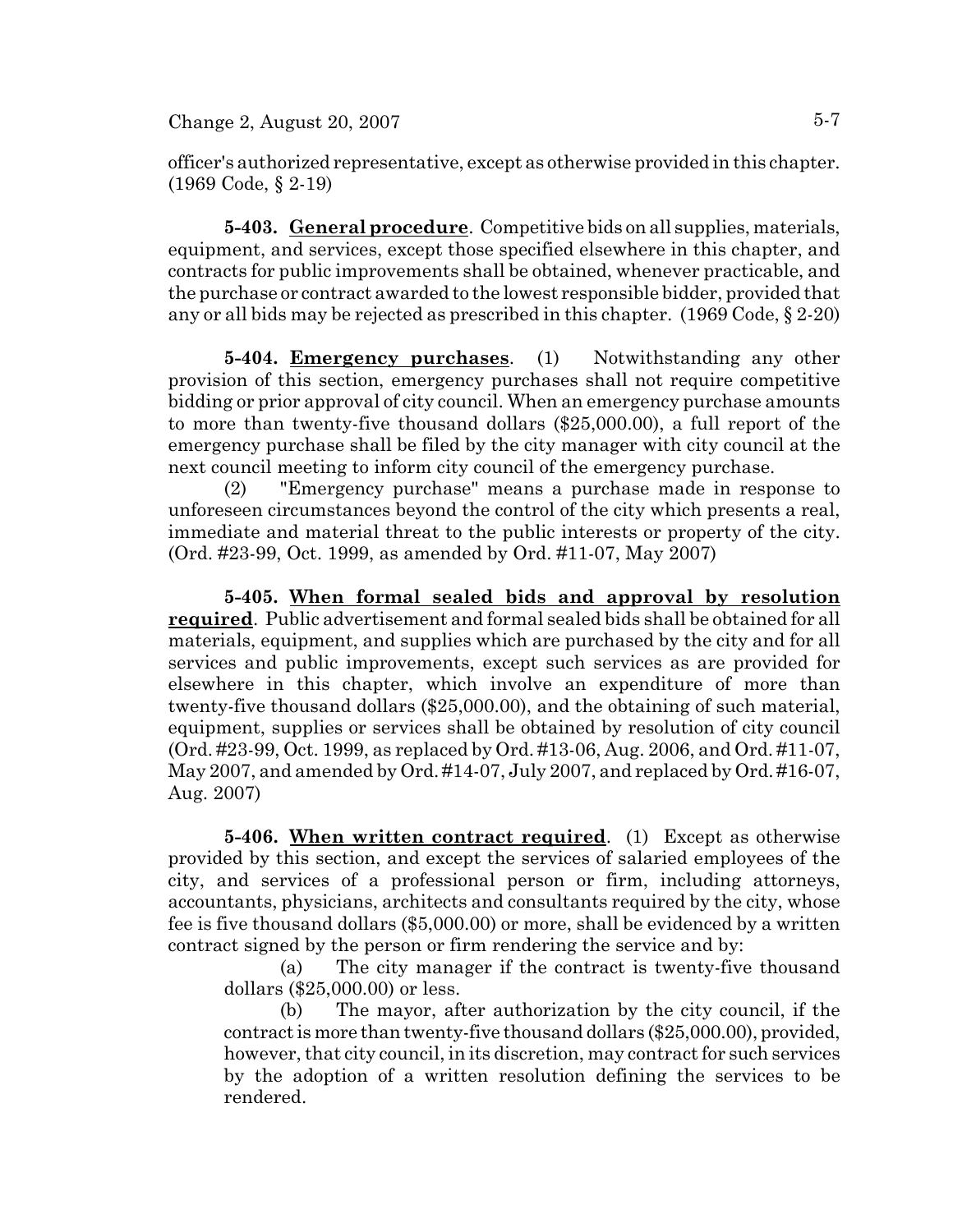No competitive bidding shall be required for such services.

(2) Agreements entered into by the city for construction work involving the expenditure of five thousand dollars (\$5,000.00) or more must be evidenced by written contract. (Ord. #23-99, Oct. 1999, as replaced by Ord. #11-07, May 2007)

**5-407. Notice inviting bids**. Notice inviting bids shall be published once in either the official city newspaper, on television, on the city's official Internet homepage, or on any other media type with widespread usage in the community. Notice shall be published at least five (5) days preceding the last day set for the receipt of proposals. The notice shall include a general description of the articles to be purchased, shall state where bid documents and written specifications may be secured, and the time and place for opening bids. (Ord. #23-99, Oct. 1999)

**5-408. Soliciting bids from persons on bidder's list**. The purchasing officer shall solicit bids from all responsible prospective suppliers who have requested their names to be added to the bidder's list, which the purchasing officer shall maintain, by sending them a copy of the notice referred to in § 5-407 or such other notice as will acquaint them with the proposed purchase or work required. In any case, invitations sent to the suppliers on the bidder's list shall be limited to commodities that are similar in character and ordinarily handled by the trade group to which the invitations are sent. (Ord. #23-99, Oct. 1999)

**5-409. Bid deposits**. When deemed necessary, bid deposits shall be prescribed and noted in the public notices inviting bids. The deposit shall be in such amount as the city manager shall determine, and unsuccessful bidders shall be entitled to a return of the deposits where such has been required. A successful bidder shall forfeit any required deposit upon failure on his or her part to enter a contract within ten (10) days after the award unless such delay is approved by the city manager. (1969 Code, § 2-27)

**5-410. Bids for purchases \$25,000.00 and under**. All purchases of twenty-five thousand dollars (\$25,000.00) or less, but more than two thousand five hundred dollars (\$2,500.00) shall not require public advertisement but shall, whenever possible, be based on at least three (3) informally written competitive bids and shall be awarded to the lowest responsible bidder in accordance with the standards set forth in this chapter in determining the lowest responsible bidder. (Ord. #23-99, Oct. 1999, as replaced by Ord. #1306, Aug. 2006, and Ord. #16-07, Aug. 2007)

## **5-411. Submission, identification, opening and tabulation of bids**.

(1) Bids for purchases of more than twenty-five thousand dollars (\$25,000.00) shall be submitted sealed to the purchasing officer and shall be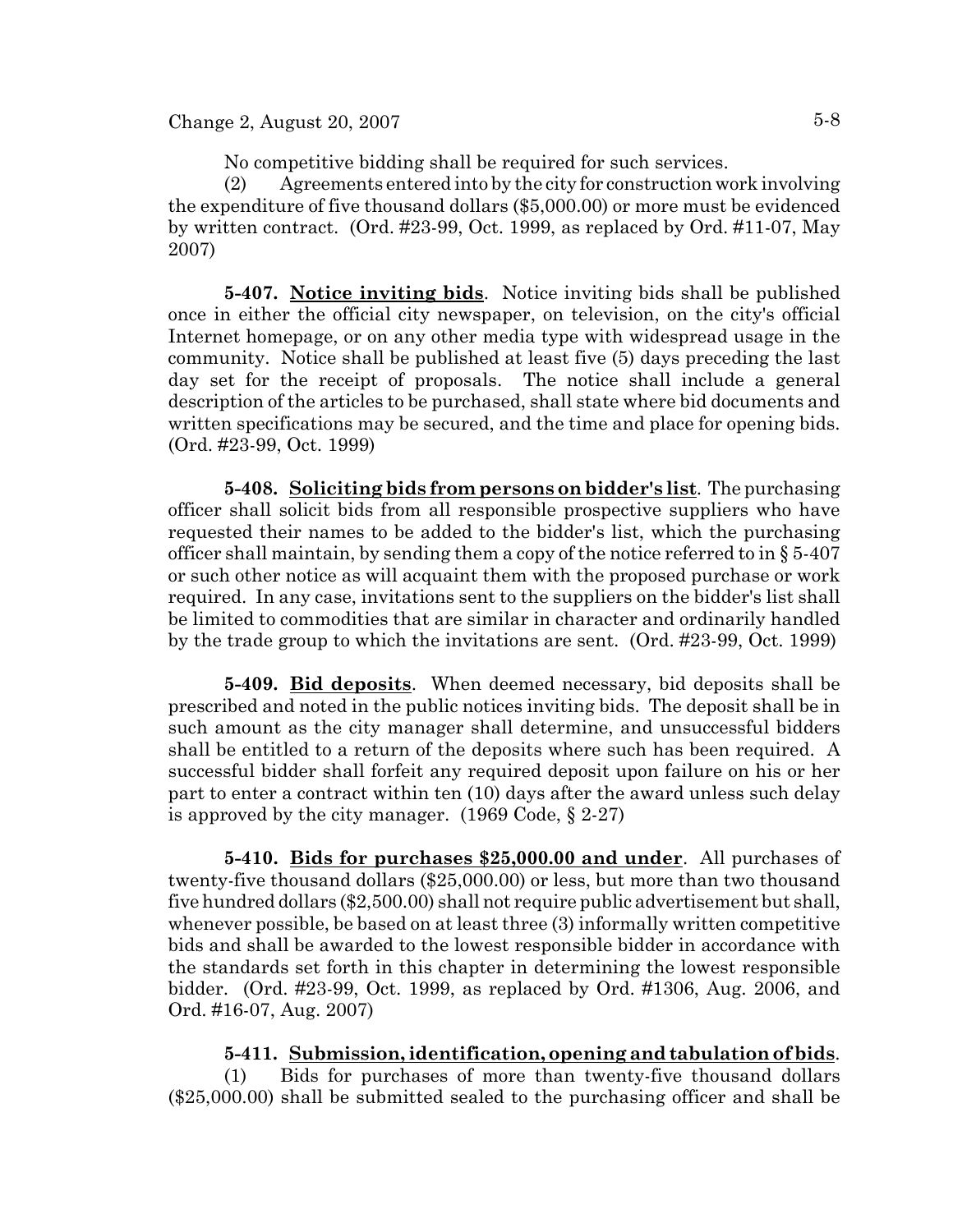$Change 2, August 20, 2007$   $5-9$ 

identified as to the exact bid solicitation, including the date and time of the scheduled opening. Such bids shall be opened in public at the time and place stated in the invitation to bid, and a tabulation of all bids so received shall be kept on file in the purchasing office for public inspection.

(2) The City of Oak Ridge shall comply with Tennessee Code Annotated, § 62-6-119, as may be amended, regarding the information required on the outside envelope of sealed bids. (Ord. #23-99, Oct. 1999, as amended by Ord. #16-07, Aug. 2007)

**5-412. Rejection of bids**. The purchasing officer shall have and hereby is granted the authority to reject any or all bids, parts of all bids, or all bids for any one (1) or more supplies or contractual services included in the proposed contract when the public interest will be served thereby. (1969 Code, § 2-30)

**5-413. Bids not to be accepted from persons in default on payments due city**. The purchasing officer shall not accept the bid of any vendor or contractor who is in default on the payment of any taxes, licenses, fees or other monies of whatever nature that may be due the city by such vendor or contractor. (1969 Code, § 2-31)

**5-414. Considerations in determining lowest responsible bidder**. In determining the lowest responsible bidder, as referred to in § 5-403 in addition to price, the purchasing officer shall consider:

(1) The ability, capacity and skill of the bidder to perform the contract or provide the services required.

(2) Whether the bidder can perform the contract or provide the service promptly, or within the time specified, without delay or interference.

(3) The character, integrity, reputation, judgment, experience and efficiency of the bidder.

(4) The quality of performance of previous contracts or services.

(5) The previous and existing compliance by the bidder with laws and ordinances relating to the contract or service.

(6) The sufficiency of the financial resources and ability of the bidder to perform the contract or provide the service.

(7) The quality, availability and adaptability of the supplies or contractual services to the particular use required.

(8) The ability of the bidder to provide future maintenance and service for the use of the subject of the contract.

(9) The number and scope of conditions attached to the bid. (1969 Code, § 2-32)

**5-415. Statement when award not given to low bidder**. When the award is not given to the lowest responsible bidder, a full and complete statement of the reasons for placing the order elsewhere shall be prepared and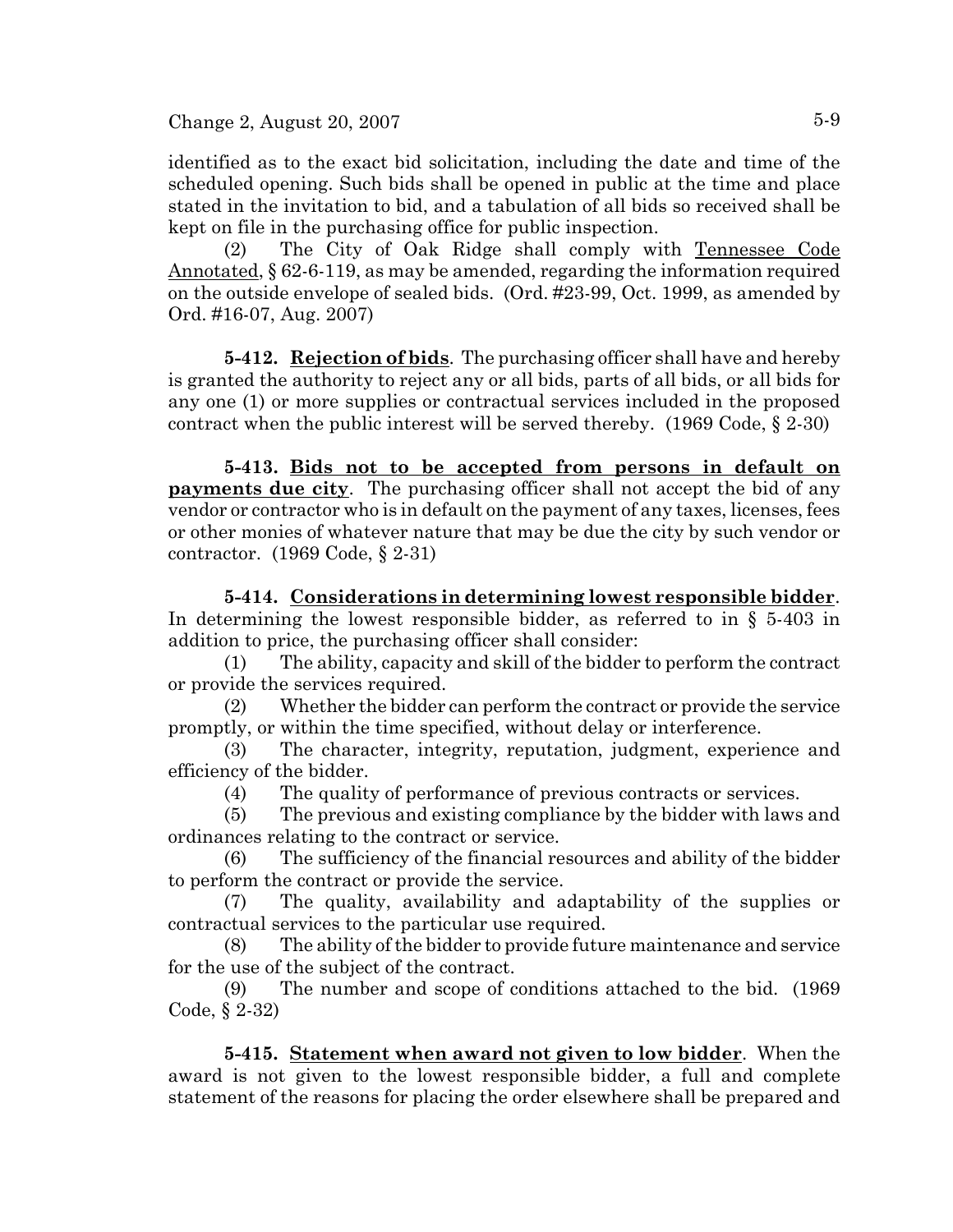$Change 1, December 18, 2006$   $5-10$ 

filed with all the other papers relating to the transaction. The files shall be maintained by the purchasing officer. (Ord. #23-99, Oct. 1999)

**5-416. Award in case of tie bids**. (1) If all bids received are for the same total amount or unit price, quality and service being equal, the contract or purchase order shall be awarded to a local bidder.

(2) When a local supplier is not one of the lowest tie bids, or when the lowest tie bid includes more than one local supplier, the purchasing officer shall award the contract to one of the tie bidders by drawing lots in public.

(3) "Local bidder" and "local supplier" mean an individual or business entity whose principal place of business is located within the city limits of the City of Oak Ridge as evidenced by official documents filed with the secretary of state or any other official documentation. (Ord. #23-99, Oct. 1999)

**5-417. Performance bond**. The purchasing officer shall require a performance bond in such amount as shall be found reasonably necessary to protect the interest of the city before entering into any construction contract exceeding twenty-five thousand dollars (\$25,000.00), provided the city council may waive a performance bond in any instance it deems appropriate. The purchasing officer is granted the authority to require a performance bond before entering into any other type of contract, in such amount as shall be found reasonably necessary to protect the best interest of the city. (1969 Code, § 2-35)

**5-418. Waiver of bid requirements**. The city council, by written resolution passed by a vote of every member present, upon written recommendation of the city manager that it is clearly to the advantage of the city not to contract by competitive bidding, may waive the requirement of competitive bidding, but a resolution of city council shall be required in applicable cases even though competitive bidding may be waived. This section shall not apply to work done or services performed by salaried employees of the city. (1969 Code, § 2-36)

**5-419. Record of bids**. The purchasing officer shall keep a record of all open market orders and the bids submitted in competition thereon, including a list of the bidders, the amounts bid by each, and the method of solicitation and bidding; and such records shall be open to public inspection. (1969 Code, § 2-37)

**5-420. Minimum wage stipulations for certain contracts- investigation to determine violations**. The city manager may on the city manager's own initiative and must, on a verified complaint in writing of any person interested, cause an investigation to be made to determine whether any contractor or subcontractor is violating minimum wage stipulations. The city manager may examine or cause to be examined the books and records of any contractor or subcontractor to ascertain the rate of wages paid to any person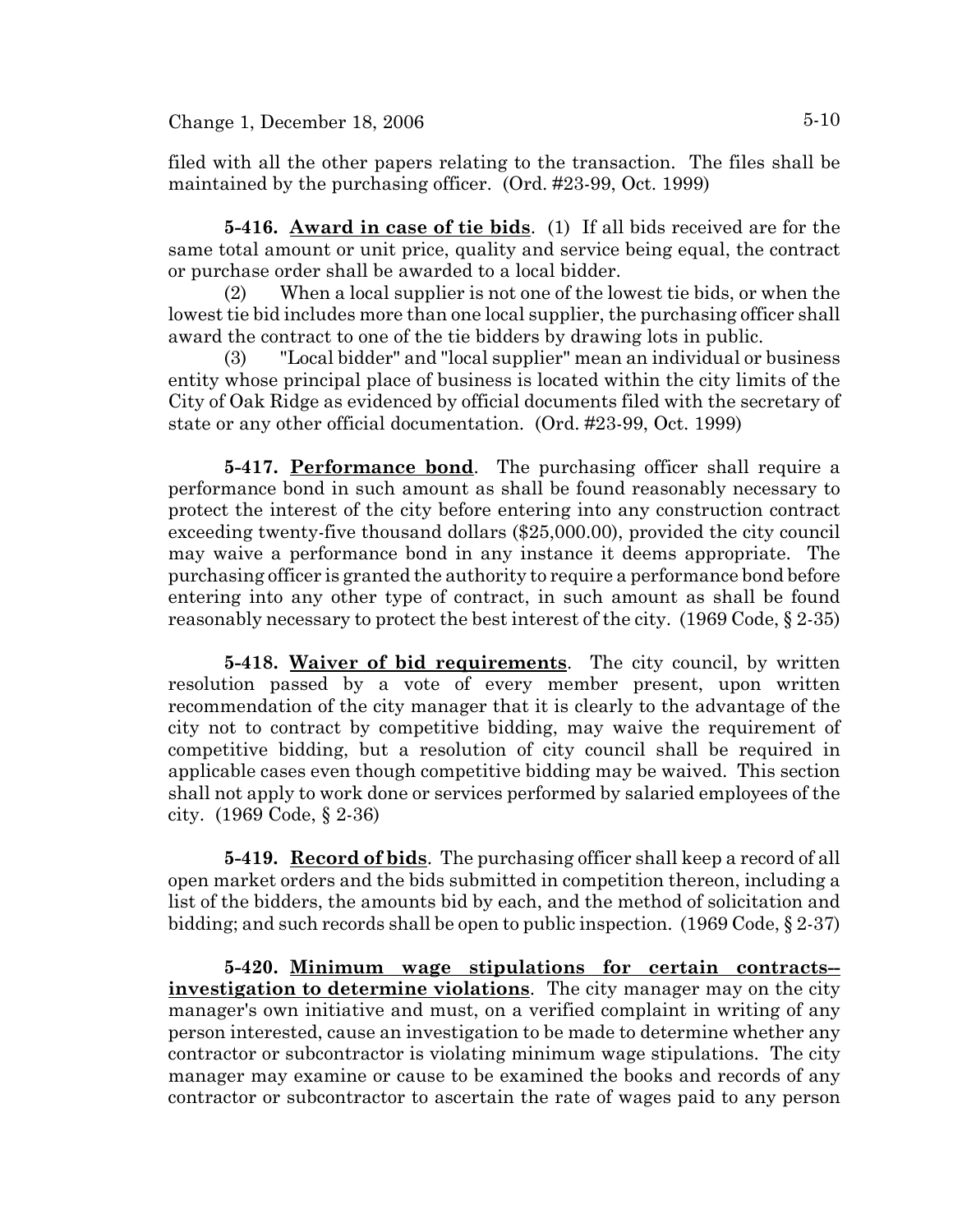employed by any contractor or subcontractor in the furnishing of work, labor or services used in the performance of the contract. (1969 Code, § 2-39)

**5-421. Minimum wage stipulations--list of violators; effect of violation**. The city manager is authorized and directed to prepare and maintain a list of persons or firms found to have violated minimum wage stipulations required in any contract. No contract shall be awarded to any person or firm appearing on this list until five (5) years have elapsed from the date of the violation by such person or firm. (1969 Code, § 2-40)

**5-422. Antidiscrimination provisions--in lease or contract for use of city property**. Any lease or contract for the use or occupancy of any cityowned property or facility shall contain therein a provision that the use or enjoyment of the property or facility which is the subject of the lease or contract shall not be restricted because of race, creed, color or national origin of persons seeking such use or enjoyment. (1969 Code, § 2-41)

**5-423. Antidiscrimination provision--in contracts for work or services**. All contracts entered into by the city whereby services are furnished or municipal functions performed shall contain therein a provision that the contractor, in performing the work required by the contract or furnishing the services provided for shall not discriminate against any person seeking employment with or employed by him or her, because of race, creed, color, national origin, age, sex, sexual orientation, disability, religion, or other legally protected status. (1969 Code, § 2-42, modified)

**5-424. Division of purchases or contracts to avoid requirements of chapter**. In determining the amount of a purchase or contract for the purposes of this chapter, the entire purchase price of the goods bought and the total amount of charges for work done under a contract shall be considered. No contract or purchase shall be subdivided to avoid the requirements of this chapter. (Ord. #23-99, Oct. 1999)

**5-425. Officers and employees not to have financial interest**. No purchase shall be made from nor any contract for purchase of services made with any officer or employee of the city or any firm or corporation in which any officer or employee of the city is financially interested. No officer or employee of the city shall accept, directly or indirectly, any fee, rebate, money, or other thing of value from any person employed by or doing business with the city, except on behalf of and for the use of the city. (1969 Code, § 2-44)